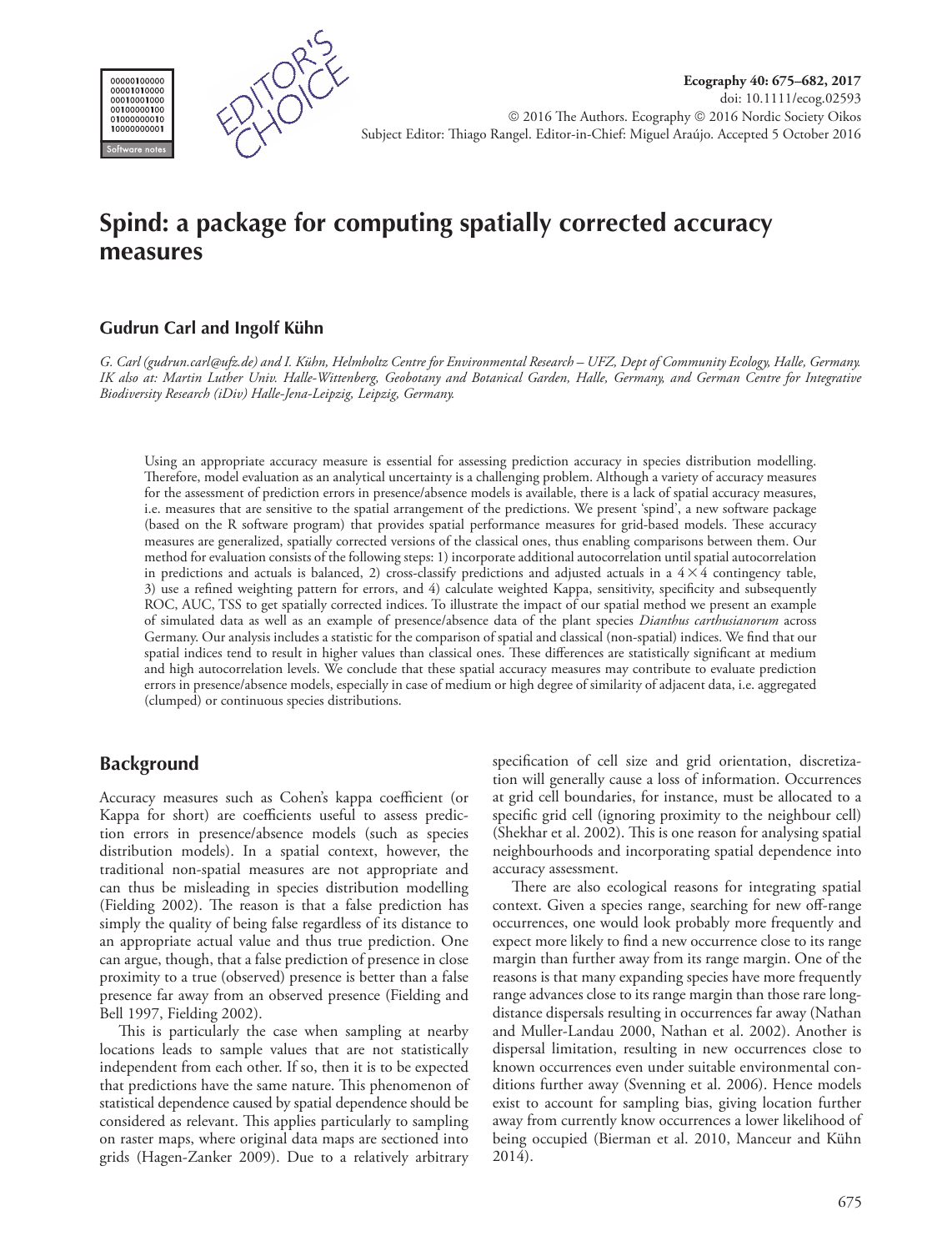Classical accuracy measures do not take into consideration the spatial context of any mispredictions. They neglect the degree of similarity of adjacent data. In reality, however, maps of both actual and predicted values have some degree of spatial autocorrelation (Hagen-Zanker 2009). In the presence of spatial autocorrelation of model residuals, the use of methods accounting for this is recommended (Carl and Kühn 2007, 2010, Dormann et al. 2007). These approaches account for problems in parameter estimation and realized degrees of freedom resulting in non-autocorrelated residuals. Hence they make sure that no fundamental assumptions of hypotheses testing and statistical approaches are violated. They do not yield, though, uncorrelated predictions. Hence the results of such models, when using traditional, nonspatial measure of accuracy, can potentially also suffer from the problems outlined above. Therefore, the use of spatial metrics of accuracy is even necessary when using methods to account for autocorrelation in model calibration.

For illustration purposes, the maps in Fig. 1 show details of the results of two grid-based models. Although the prediction in Fig. 1b is located in closer proximity to actuals than the prediction in Fig. 1a, classical performance measures assign both predictions to the class of false positive errors. In



Figure 1. Example showing a prediction of presence as a result of two different models in relation to the same actual values, i.e. observed presences. Cells with/without diamond ♦ indicate presence/absence of actual values and cells with/without circlemultiply ⊗ refer to presence/absence of predicted values. (a) Locations in the first model, (b) locations in the second model. In spatial sense, the prediction in (b) might be more accurate than the prediction in (a).

other words, classical measures suffer from the problem that accuracy is not a function of spatial arrangement. Instead, all falsely predicted positive errors rank equally as well as all falsely predicted negative errors, independent of the distance to actual (observed) values.

Here, we present and describe the new software package 'spind', which introduces several spatial accuracy measures that are a) sensitive to the spatial arrangement of predictions and b) comparable to classical measures.

a) As alternative measures for the evaluation of grid-based models, they will take into account that a false prediction may not be completely wrong if it is in a certain spatial proximity to the correct result. The degree of dependency can be measured and analysed by correlograms, i.e. computations of spatial autocorrelation of both predicted and actual values. Moreover, a new classification and weighting scheme for predictions is needed.

b) We are not interested in developing totally new spatial measures. Such spatial measures already exist, as for instance, the average distance to nearest prediction (ADNP) and the Spatial Accuracy Measure (SAM) (Shekhar et al. 2002). They have the disadvantage that their results cannot be compared to those of non-spatial measures. Instead, the aim of our study is to generalize classical measures. To enable efficient comparisons, we modify and improve well-known measures (i.e. Kappa, as well as sensitivity, specificity, true skill statistic and other ones) to spatially corrected versions.

# **Methods**

# **Spatially corrected method**

The performance of a presence/absence model is often summarized in a confusion matrix (Table 1). This is a  $2 \times 2$ contingency table that cross-classifies observed occurrences (i.e. actual presence/actual absence) and predicted ones according to two classes (i.e. predicted presence/predicted absence). Several classical measures are based on a calculation and evaluation of this confusion matrix. The threshold dividing into classes of predicted presences and absences has frequently the value threshold  $=0.5$ , but any other threshold value within the interval from 0 to 1 could be chosen, e.g. based on prevalence or maximizing traditional accuracy measures such as Kappa or true skill statistic. When setting the threshold to 0.5, then the probability of presences is the same as the probability of absences.

Table 1. Confusion matrix as a  $2 \times 2$  contingency table. Threshold is the threshold used to transform predicted probability of occurrence of species distribution models into 1's and 0's, for instance, for presence/absence maps.

|                                                                | Actual (presence) Actual (absence) |                         | Total          |
|----------------------------------------------------------------|------------------------------------|-------------------------|----------------|
| Predicted (presence) True positive $n_{11}$<br>$1 - threshold$ |                                    | False positive $n_{12}$ | n <sub>1</sub> |
| Predicted (absence)<br>threshold $-0$                          | False negative $n_{21}$            | True negative $n_{22}$  | $n_{2}$        |
| Total                                                          | n ,                                | $n_{\alpha}$            | n              |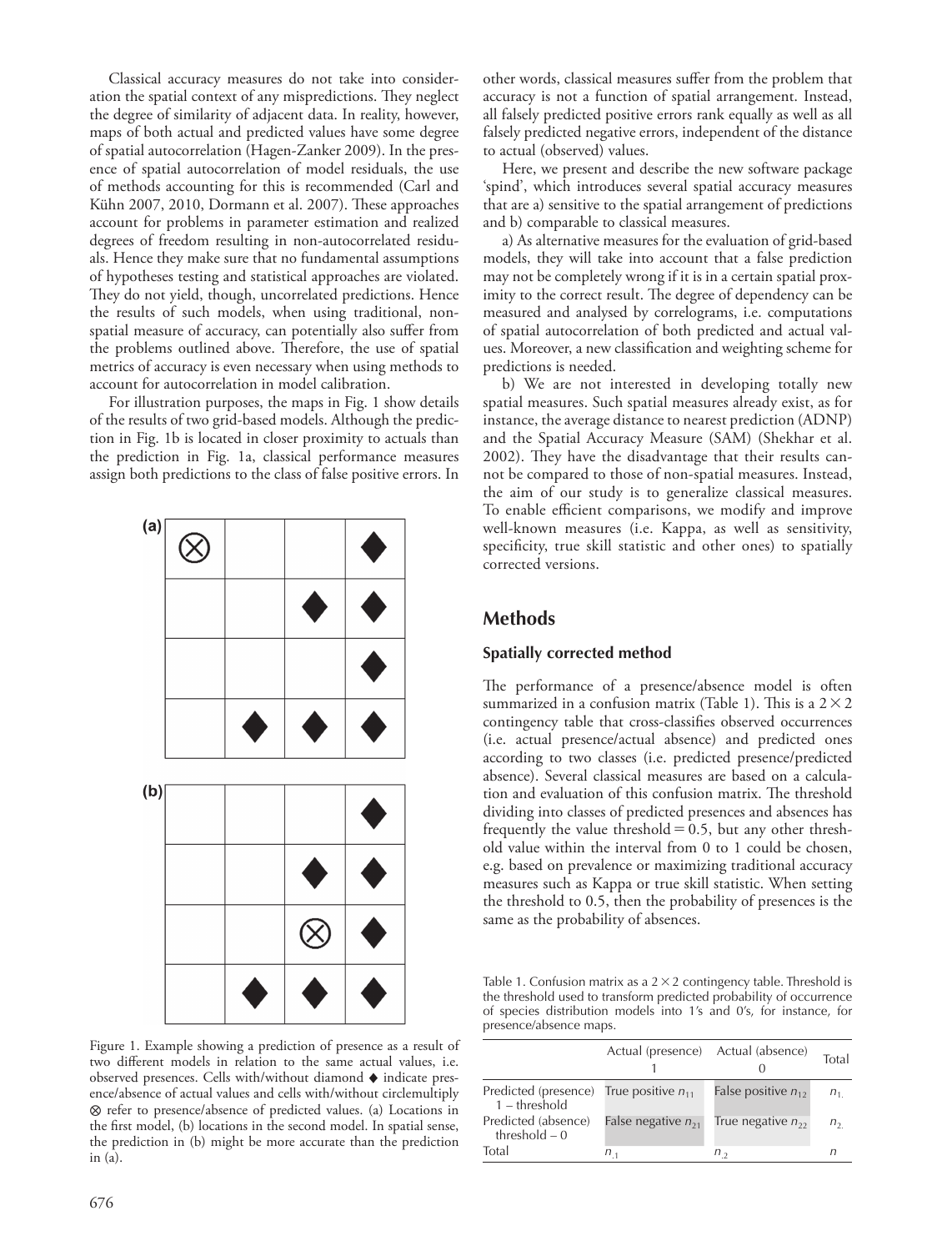Fielding and Bell (1997) used two simple approaches of weighting in a spatial framework. These are methods that weight false positive errors  $n_1$ , by a function of their distance/proximity to actual positive locations and thus provide adjusted false positive errors. In this way, the roughly weighted proximity relationships reflect autocorrelation for locations in a two-dimensional gridded dataset. As a result the ratio of adjusted errors to actual errors is recommended for assessment. The magnitude of weights (and thus the strength of autocorrelation), however, was chosen relatively arbitrarily. To circumvent this problem, one can propose new map similarity measures without any weights. One of such measures is the average distance to nearest prediction (ADNP) (Shekhar et al. 2002). This value (i.e. arithmetic mean of distances), however, is not related to a confusion matrix and its corresponding evaluation measures. Conversely, one can try to incorporate a spatial weights matrix reflecting the real proximity relationships into the confusion matrix. Shekhar et al. (2002) developed the spatial accuracy measure (SAM) based on such a generalized confusion matrix. Because a direct combination of different distance measures within one confusion matrix is problematic, the spatial weights matrix is incorporated into all elements of the confusion matrix. But as a consequence of this, all totals change in comparison to the classical confusion matrix and thus renormalization limiting their comparability to the classical confusion matrix is necessary. Hagen-Zanker (2009) introduced an improved Kappa statistic with particular focus on neighbour cells. This extension of the weighted Kappa takes the effect of spatial autocorrelation into consideration, however, without directly quantifying spatial autocorrelation. Instead, the approach tries to estimate its effects by counting adjacent neighbour cells and distinguishing between different degrees of belonging.

To overcome all these problems, we 1) implement proximity as the same amount of spatial autocorrelation in both actual and predicted values and 2) summarize the results in a weighted  $4 \times 4$  contingency table.

1) For spatial data, the amount of spatial autocorrelation can be calculated by means of the Moran's *I* (Lichstein et al. 2002). This formula measures the strength of two-dimensional autocorrelation based on the assumption that it is isotropic (i.e. independent of direction). Autocorrelation is computed as a function of 'lag distance', therefore, one has to introduce lag distance intervals for the spatial structure under consideration. For a square grid underlying all maps used here, the first distance class can be defined to comprise lags between 0 and 1 and thus be assigned to nearest neighbours, i.e. to the (generally) four adjacent grid cells located at distance unit 1 (in relation to coordinates of cell centres) in the cardinal directions*.* Autocorrelation at lag distance 1 is generally higher than that at greater distances because close observations are more likely to be similar to one another than those far away from each other. Therefore, the autocorrelation value  $ac(1)$  is most important. It is noteworthy that the spatial autocorrelation ac(1) of predicted values (i.e. predictions before dividing into groups by a threshold) is generally higher than that of actual values. The reason is that predictions are continuous values varying between the extremes 0 and 1, whereas actual values simply consist of 0's and 1's. This autocorrelation deficit of actuals can be considered as a measure to what extent actual values can be adjusted to reflect a spatial context. Therefore, we generate 'adjusted actuals' having the same amount of autocorrelation as predictions. These adjusted actual values are softened compared to the original ones and, accordingly, appear widened in spatial mapping. Therefore, a prediction at a single location can be registered to be in the proximity (i.e. widened area) of an actual value. It is to remark, that, computationally, it is difficult to increase the autocorrelation of actuals in one step to a certain level. Here, we use a step-by-step procedure incorporating autocorrelation until it is balanced with the autocorrelation of predictions.

2) For evaluation, one has to summarize the results for predicted and adjusted actual values in a generalized confusion matrix (Table 2). In order to ensure that the additional information captured in adjusted actual values is not completely lost again, it is necessary to make the contingency table 'finer'. If we cross-classify the distributions of the variables in a  $4 \times 4$  contingency table then we are able to distinguish different kinds of misclassification. Therefore, the predicted values have to be classified into 4 classes separated at the following 3 levels: 1) upper split:  $u = (1 + \text{threshold})/2, 2)$ threshold:  $th$  = threshold, and 3) lower split:  $k$  = threshold/2. Since the total of elements remains constant, a comparison to the results of a  $2 \times 2$  contingency table is possible. Three cells  $n_{ii}$  in the upper right corner (for:  $j - i \geq 2$ :  $n_{13}$ ,  $n_{14}$ ,  $n_{24}$ , displayed in dark-grey) contain false positive errors, whereas three cells in the bottom left corner (for:  $i - j \ge 2$ :  $n_{31}$ ,  $n_{41}$ ,  $n_{42}$ , displayed in dark-grey) contain false negative errors. This refined weighting pattern can simply be written in matrix notation, i.e. by means of the weighting matrix *W*

$$
W = \begin{pmatrix} 1 & 1 & 0 & 0 \\ 1 & 1 & 1 & 0 \\ 0 & 1 & 1 & 1 \\ 0 & 0 & 1 & 1 \end{pmatrix}
$$

Having specified the values of this refined cross-classification, we can calculate measures such as weighted Kappa, sensitivity,

Table 2. Generalized confusion matrix as a 4 × 4 contingency table. As in Table 1, dark grey cells are considered as false while light grey ones as true. Please note that  $n_{32}$  and  $n_{23}$  would be classified as false in the classical approach but as true here due to the close match. *us*: upper split, *ls*: lower split, *th*: threshold used.

|                     | Adjusted actual 1–0.75 | Adjusted actual 0.75–0.5 | Adjusted actual 0.5–0.25 | Adjusted actual 0.25–0 | Total          |
|---------------------|------------------------|--------------------------|--------------------------|------------------------|----------------|
| Predicted $1 - us$  | $n_{11}$               | $n_{12}$                 | $n_{13}$                 | $n_{14}$               | $n_{1}$        |
| Predicted $us-th$   | $n_{21}$               | $n_{22}$                 | $n_{23}$                 | $n_{24}$               | $n_{2}$        |
| Predicted $th - ls$ | $n_{31}$               | $n_{32}$                 | $n_{33}$                 | $n_{34}$               | n <sub>3</sub> |
| Predicted $Is - 0$  | $n_{41}$               | $n_{42}$                 | $n_{43}$                 | $n_{44}$               | $n_{4}$        |
| Total               |                        | $n_{\rm{1}}$             | $n_{2}$                  | n                      |                |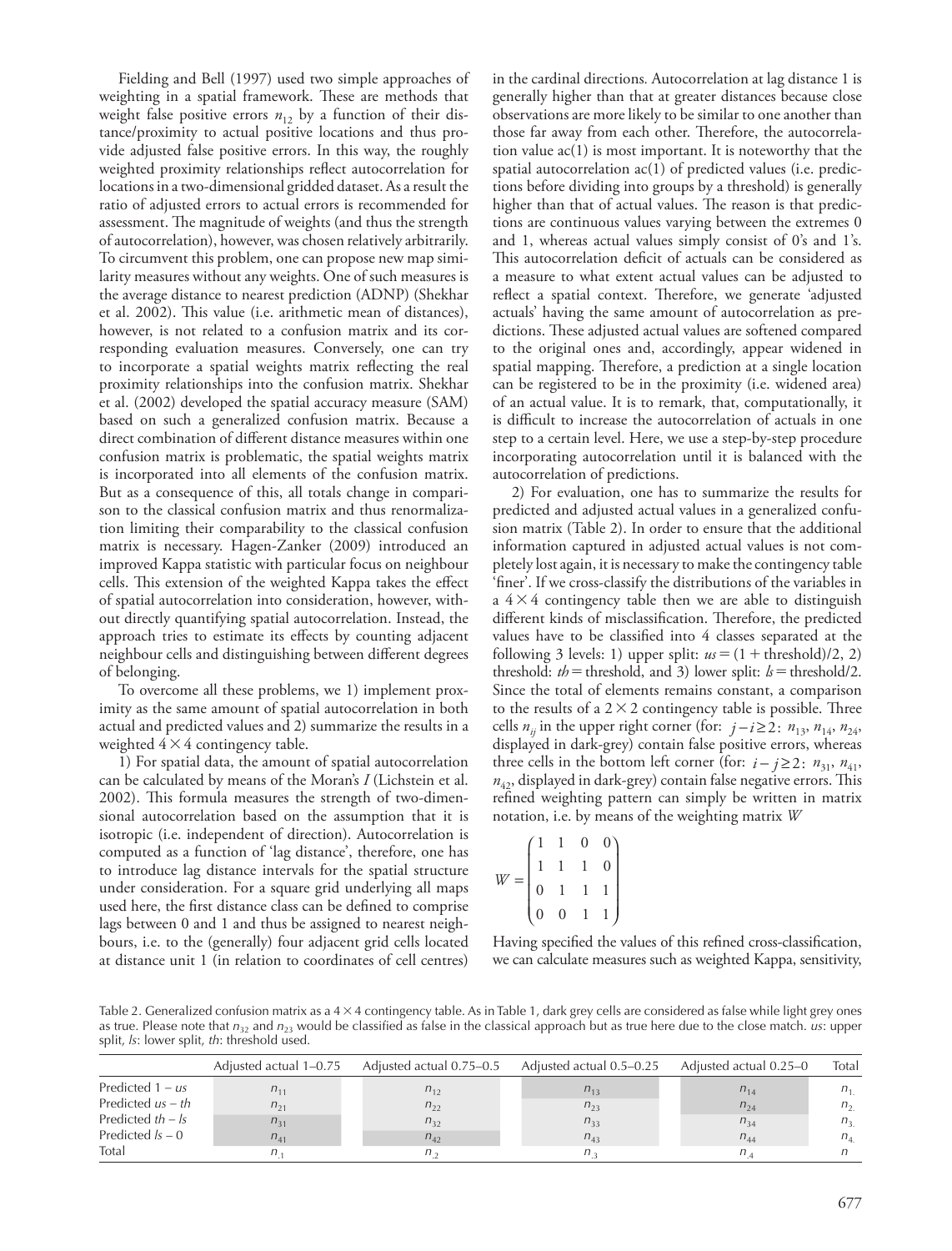and specificity for evaluation of prediction accuracy. The weighted Kappa  $\kappa$  is defined as

$$
\kappa = \frac{p_o - p_e}{1 - p_e}
$$

where  $p_o = \sum_i \sum_j w_{ij} p_j$  and  $p_e = \sum_i \sum_j w_{ij} p_i p_j$  with  $p_{ij} = n_{ij}/n$  (Fleiss and Cohen 1973, Fleiss 1981, Sachs and Hedderich 2006). Accordingly, the formulas for the weighted *sensitivity* and weighted *specificity* can be given by

$$
sensitivity = \left(\sum_{i}\sum_{k}w_{ik}n_{ik}\right)/\sum_{i}\sum_{k}n_{ik} \text{ for } k = 1,2
$$

and

$$
specificity = \left(\sum_{i}\sum_{l}w_{il}n_{il}\right)/\sum_{i}\sum_{l}n_{il} \text{ for } l=3,4
$$

By computing sensitivity and specificity as functions of threshold, other measures such as receiver operating characteristic (ROC), the area under the ROC curve (AUC), and maximum true skill statistic (TSS) can be calculated as usual (Hanley and McNeil 1982, Franklin 2009).

In summary, our new method for evaluation of prediction accuracy consists of the following steps: 1) incorporate additional autocorrelation into binary observation data until spatial autocorrelation in predictions and actuals is balanced, 2) cross-classify predictions and adjusted actuals in a  $4 \times 4$  contingency table, 3) use a refined weighting pattern for errors, and 4) calculate weighted Kappa, sensitivity, specificity and subsequently ROC, AUC, TSS to get spatially corrected indices.

#### **Package overview**

All statistical analyses were performed using the R x64 software ver. 3.1.2 (R Core Team). We provide all tools for calculating spatially corrected indices in our newly created package 'spind'. It is open-source software (published under the GPL public license, ver. 2), and is available as both a package spind\_1.0.zip (windows version) and a source package spind.1.0-1.tar.gz. Both R packages, together with documentation, are available on GitHub (<https://github. com/carl55/spind>).

The R package depends on the package 'lattice', which produces Trellis graphics for **R**, as well as 'splancs' with function areapl, which calculates an area of a polygon (Rowlingson and Diggle 1993, Bivand and Gebhardt 2000). Spind contains four functions. Function th.dep calculates threshold-dependent metrics (kappa and confusion matrix), i.e. it depends on a cutoff value used for splitting predictions, whereas function th.indep calculates threshold-independent metrics (ROC, AUC, and (max) TSS). Both functions are based on a 2D analysis taking the grid structure of datasets into account (for a regular gridded dataset, grid cells are assumed to be square). Therefore, another two functions are used internally. Function adjusted.actuals provides adjusted actual values reflecting spatial autocorrelation balanced to predictions. Function acfft calculates spatial autocorrelation. Moreover, an example data set (Fig. 2) is given to demonstrate how one can use the functions.

#### **Illustration and validation**

#### *Application to simulated data*

Just in order to visualize the effect of step (1) in our analysis, we firstly present an example of simulated data based on a small grid. The model predictions (Fig. 2a) as well as the actual values (Fig. 2b) are displayed within their spatial context, i.e. the  $10\times10$  grid. When we calculate spatial autocorrelation of predicted and actual values and increase the autocorrelation in actuals (Fig. 3), we produce adjusted actuals (Fig. 2c). Figure 2c shows that grid cells in the immediate proximity of the original agglomeration presented in Fig. 2b have now increased values, whereas a few actual presences are slightly reduced. In our example (Fig. 2b, in the bottom right hand corner), a hook-shaped group of adjoined actuals is to be found just as displayed in Fig. 1b. The prediction for the cell surrounded by this hook has the value 0.52. If we use, for instance, a threshold of 0.5, such a value is classified as false positive error in classical theory. For spatially corrected measures, however, we compute an adjusted actual value of 0.35 at this position. In the  $4 \times 4$  contingency table (Table 2), therefore, this prediction is assigned to element  $n_{23}$  and thus is no longer considered an error.



Figure 2. Example map of simulated data. (a) Predicted values, (b) actual values, and (c) adjusted actual values within their spatial context of a  $10 \times 10$  grid.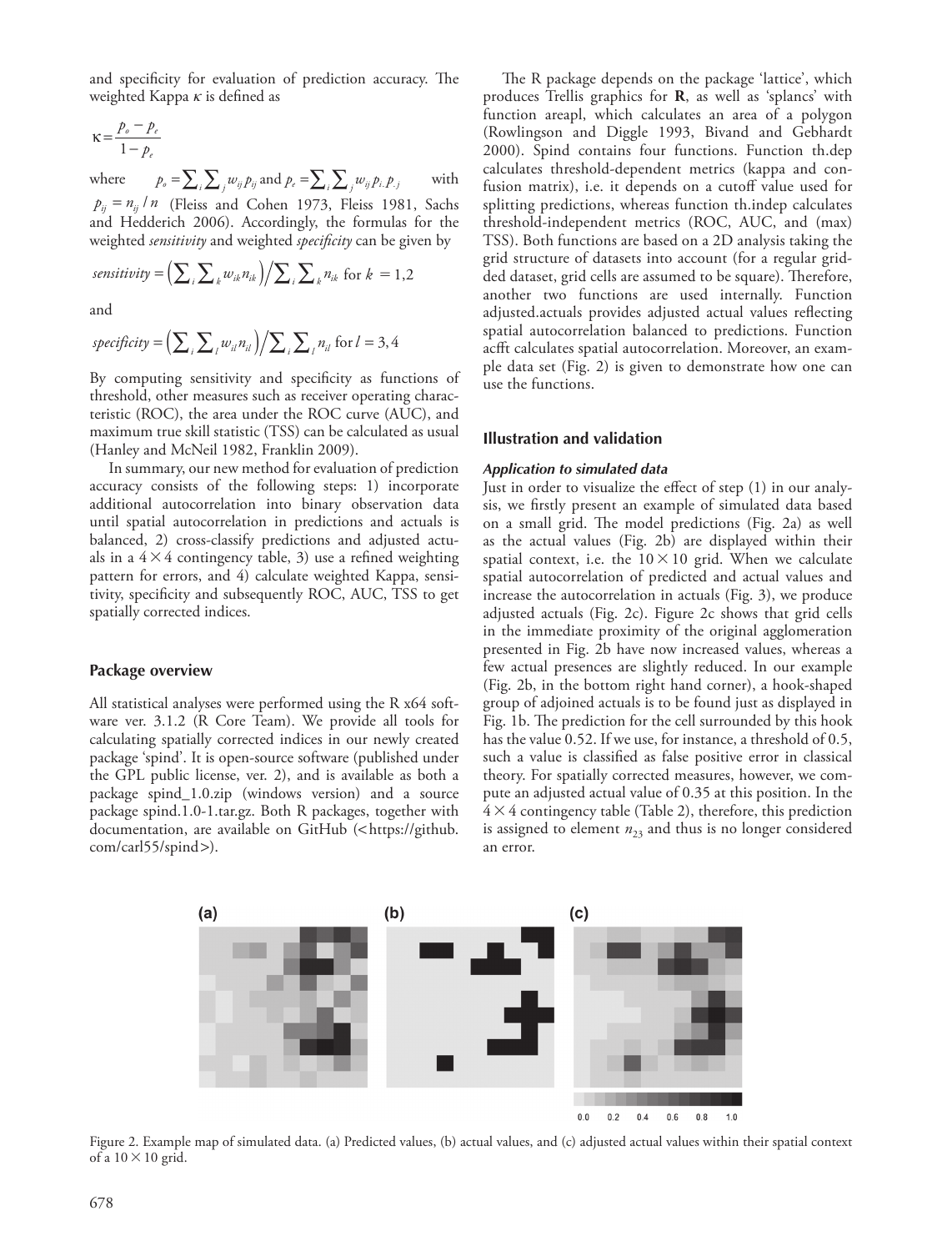

Figure 3. Example correlograms of simulated data. Spatial autocorrelation of predicted, actual, and adjusted actual values.

#### *Application to real macroecological data*

Secondly, we compute these spatially corrected indices for a real macroecological dataset. Therefore, we selected data for presence/absence of the plant species *Dianthus carthusianorum* across Germany. This is an example already used in a previous paper (Carl and Kühn 2008). The distribution of actual values of *D. carthusianorum* is given in Fig. 4b. To produce predicted values (Fig. 4a), we related environmental variables (which need not be the most appropriate ones) to these actual values and performed a logistic regression. Information on species distribution is available from FLORKART (<www.floraweb.de>) which contains species location in a grid of 2995 grid cells. The cells of this lattice are 10' longitude  $\times$  6' latitude, i.e. about 11  $\times$  11 km<sup>2</sup>, and therefore almost square cells. Moreover, we extracted climate variables (temperature, precipitation) provided by the 'Deutscher Wetterdienst, Dept Klima und Umwelt'', elevation data from the ARCDeutschland500 dataset provided by ESRI, land use data from Corine Land Cover (1990) raster data, and geology digitized from data provided by the Bundesanstalt für Geowissenschaften und Rohstoffe (1993). As explained above, the spatial method modifies actuals until autocorrelation of actuals and predictions is balanced. In our example, the value of spatial autocorrelation of the actuals is 0.63 at lag distance 1, whereas this value for predictions is 0.87. Due to this difference, the method has to produce adjusted actual values of nearly the same magnitude of autocorrelation, i.e.  $ac(1) \approx 0.87$ . These adjusted actuals softened compared to the original ones are given in Fig. 4c.

#### *Statistics*

Lastly, several steps are undertaken to verify our spatial indices, in detail. At first we generate data of the kind given in Fig. 2a. For this purpose, values for two predictors and errors are randomly generated and provided with a certain degree of spatial autocorrelation. They are linearly combined using specified parameters (intercept and two slopes). This linear combination is scaled and transformed into outcomes ranging from 0 to 1. For normally distributed variables, the mean value of outcomes is 0.5 on average. Hence the prevalence of the simulated species is set to 0.5. If we subsequently split the values in 0's and 1's using a threshold value 0.5, then, of course, these ex-post created 'actuals' match perfectly with the 'predictions' generated prior to this. The values for classical Kappa, AUC, and TSS are 1 in this case of perfect match. This should also be valid for spatial indices. Additionally, in order to check the effect of a certain mismatch, we modify the map of actuals by shifting all columns to the left adjacent position (except for the leftmost column, which is shifted to the rightmost position). One can expect that such a displacement or pattern of 'shifted match' will result in lower fitting accuracy and thus lower values for Kappa, AUC, and TSS. The values depend on the index used for evaluation and, in addition, the degree of spatial autocorrelation. This is because the degree of adjacent similarity is relevant. If values in neighbourhoods are similar, then shifting may be less problematic than if values are randomly distributed and independent. To compare classical measures with our spatially corrected ones (i.e. spatial indices), we generate  $30 \times 30$  maps as described above for both perfect and shifted match at 10 different levels of autocorrelation. Using 100



Figure 4. Example of real macroecological data, i.e. the distribution of *Dianthus carthusianorum* in Germany. (a) Predicted values, (b) actual values, and (c) adjusted actual values.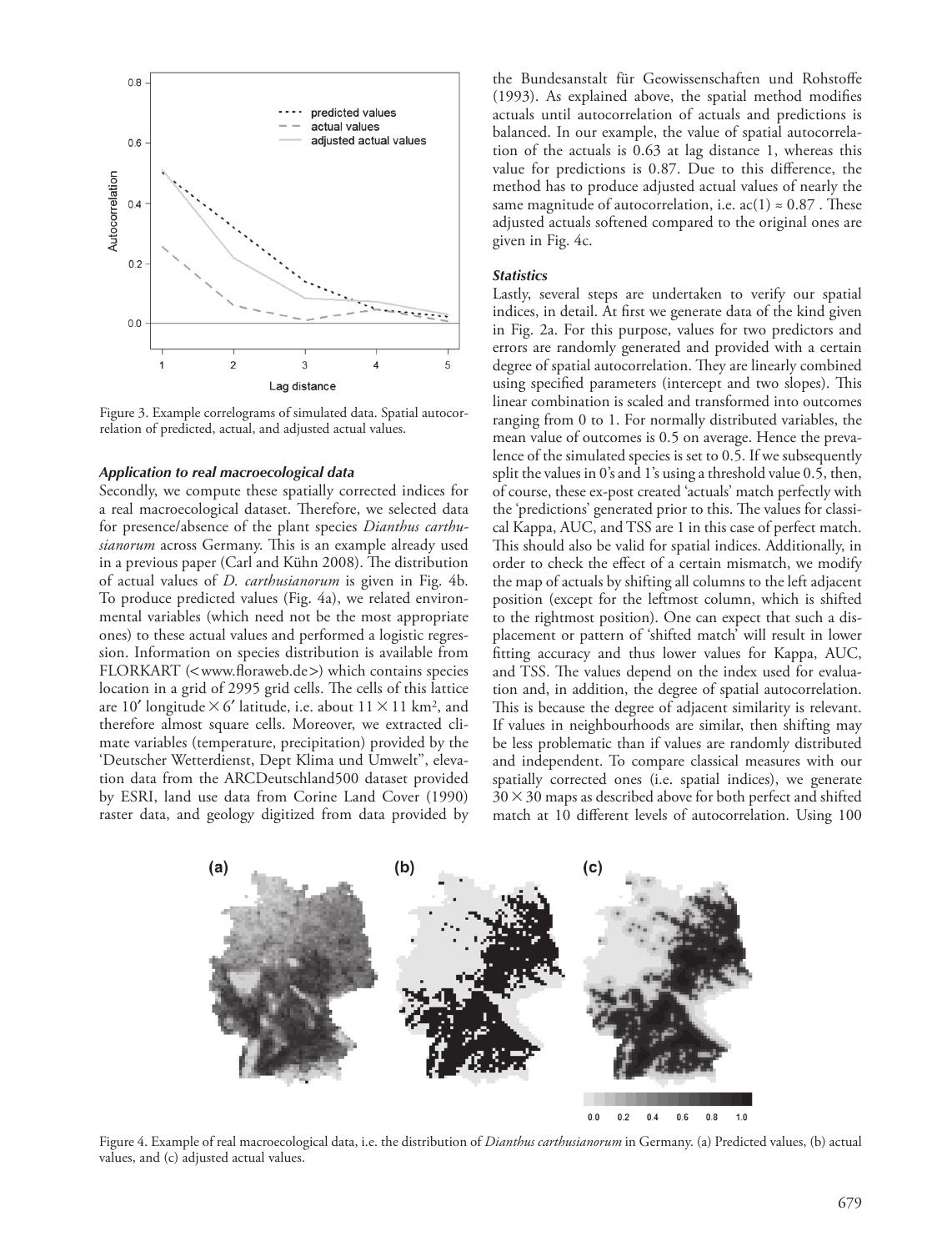randomly generated datasets in each case, we run all settings 100 times to produce 100 solutions for the indices in each case.

# **Results**

# **Application to real macroecological data**

To demonstrate the impact of our method in a real-world example, the results for classical and spatially corrected measures for presence/absence data of the plant species *Dianthus carthusianorum* are given in Table 3. One can clearly see that the numbers of both false positive errors and false negative errors are less for spatial indices compared to those of classical ones. As a consequence, the values for Kappa (threshold  $= 0.5$ ), AUC, and TSS increase when incorporating spatial corrections.

### **Statistics**

Using 100 randomly generated datasets to compare classical and spatial indices, we find that the values for both classical and spatial indices reach their maximum of approximately 1 if we use data of perfect match. In case of shifted match, all indices are functions of autocorrelation. Starting at autocorrelation level 0, all indices increase as a function of autocorrelation. As expected and methodologically intended, spatial indices are, on average, equal or higher than classical ones. Higher values occur at medium and high autocorrelation levels due to the increasing degree of adjacent similarity being taken into consideration by spatial indices. We can see that especially when having strong autocorrelation, spatial indices tend to result in higher values and classical indices would indicate a poorer fit. Mean values and error bars for Kappa, AUC, and TSS are given in Fig. 5a. For testing the null hypothesis that the value for classical Kappa is equal to the mean value of spatial Kappa values, we use a 95% confidence interval. It is obtained by  $(\hat{\kappa} - 1.96 \cdot \sigma(\hat{\kappa}), \hat{\kappa} + 1.96 \cdot \sigma(\hat{\kappa})).$ where  $\hat{\kappa}$  is the mean value of classical Kappa and  $\sigma(\hat{\kappa})$  is

its standard deviation (Kanga et al. 2013). We found that for an autocorrelation value of 0.7, the null hypothesis is rejected and the difference for Kappa values is thus statistically significant. Accordingly, hypothesis tests can be used to evaluate differences between classical and spatial AUC values and between classical and spatial TSS values. In both cases, we found statistically significant differences at autocorrelation values of 0.6, 0.7, and 0.8.

Table 3. Predictions for plant species *Dianthus carthusianorum* across Germany. Results for classical measures and spatially corrected measures (i.e. spatial index).

|                       | Classical index | Spatial index |
|-----------------------|-----------------|---------------|
| False positive errors | 397             | 331           |
| False negative errors | 462             | 406           |
| Kappa                 | 0.42            | 0.46          |
| AUC.                  | 0.80            | 0.85          |
| <b>TSS</b>            | 0.48            | 0.57          |

One might still ask whether spatial autocorrelation of predicted values is appropriate to estimate the autocorrelation deficit of actuals and thus to define their neighbourhoods. More specifically, the question arises whether the predictions are appropriate as a basis for adjusting the observations. We can respond with a counter question: how can one get better estimates for actual values than model predictions? Note that we do not use the predictors themselves such as environmental variables. Instead, outcomes predicted by statistical models such as species distribution models are used here. As a consequence, predictors that are not significant will usually have no impact, or only a minor impact, on predictions. To gain deeper insight into the adjustment of actuals and to discuss the risks of our method, we present a further example of simulated data. For this purpose, values for two non-autocorrelated predictors and for a non-autocorrelated error are randomly generated. They are linearly combined using specified parameters (intercept and two slopes). This linear combination is scaled and transformed into outcomes ranging from 0 to 1. Subsequently, we split the values in 0's and 1's as above. To produce (non-autocorrelated) predicted values, we relate the two predictors to these actual values and perform a logistic regression. Having non-autocorrelated data, we find the same values for both classical and spatial indices. If we instead regress these actuals on predictors affected by a certain degree of autocorrelation, then the fitting accuracy decreases. Note that, in this case, autocorrelation acts as a disturbing factor. The classical indices are the correct ones, and the spatial indices, which falsely impose autocorrelation, result in higher values. Therefore, this example investigates to what extent our method adjusts the observations wrongly towards an incorrect pattern. Mean values and error bars for Kappa, AUC, and TSS are given for 100 randomly generated datasets (Fig. 5b). As can be seen from Figure 5b, the differences in fitting accuracy are less than the standard deviations of classical indices and thus not significant.

# **Discussion**

Our results show that especially under medium to high levels of spatial autocorrelation of predicted data spatial measures of accuracy yielded different results compared to classical measures. We therefore advocate the use of the proposed metrics.

There were several assumptions we made: 1) we corrected the actuals by adding autocorrelation to the same degree as that of the predicted values in order to change binary data to continuous data and to be able to define a neighbourhood. For technical reasons, it is impossible to do it the other way round. Still, this frequently results in lower values than 1 (being absolutely present). 2) While we used quartiles to classify adjusted actuals, we used varying thresholds and, dependent on them, upper and lower splits to classify predicted values. The flexibility for predictions is needed, because it is not always useful to use a threshold of 0.5 (Liu et al. 2005, Hanberry and He 2013). Using the same flexibility for actuals, though, turned out not to be useful when developing the method. 3) It is in the logic of the spatial index method to regard cells with close by values  $(n_{23})$ and  $n_{32}$  in the generalized confusion matrix) as true, rather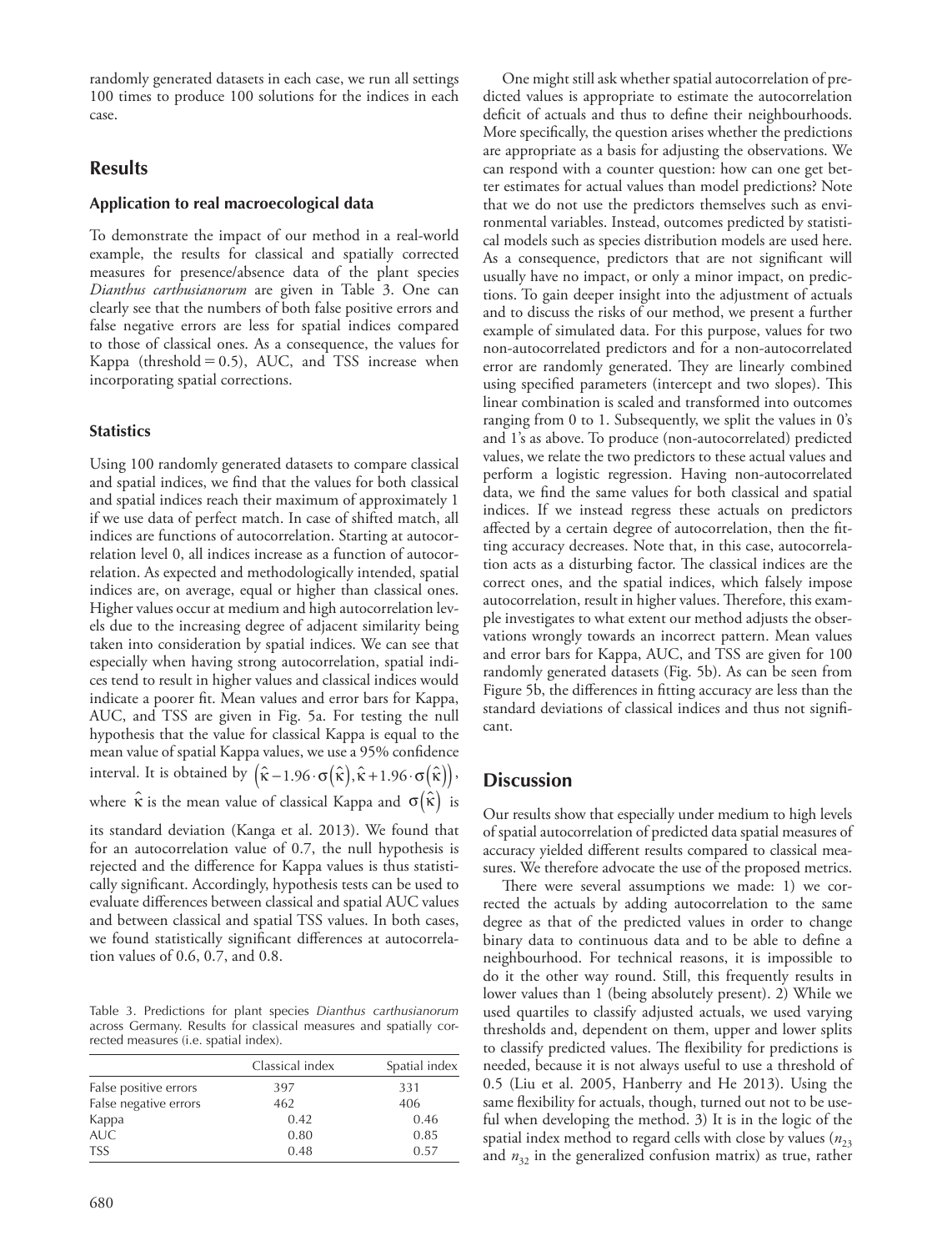

Figure 5. Statistic for comparing classical measures to spatially corrected ones (i.e. spatial indices). The indices Kappa, AUC, and TSS are given as a function of autocorrelation (a) for both perfect and shifted match and (b) for disturbed fit. Spatial autocorrelation is measured as Moran's *I*. The strength of autocorrelation is indicated by ac(1), i.e. the value of autocorrelation related to nearest neighbours. The error bars indicate the interval delimited by mean value  $\pm$  standard deviation.

than false. But this decision is arbitrary. Not doing so would result in the classical measures of accuracy. 4) The generalized confusion matrix could in principle also have more elements than  $4 \times 4$  cells. It turned out, however, that this gets computationally difficult, especially with varying thresholds. Further, defining 'true' and 'false' would get very arbitrary. Still, due to defining the spatial neighbourhood, the  $4 \times 4$ cell confusion table might result in a higher susceptibility to very high or very low prevalences. This means that at small prevalences the number 'present' adjusted actuals ( $n_{32}$ ) might increase and at very high prevalences the number 'absent' adjusted actuals ( $n_{23}$ ) might increase at disproportionate rate compared to prevalence (as an effect of an unfavourable edge/area ratio). In such cases, though, with just very few observed presences or observed absences, robust models are inherently difficult to fit. Hence it is warned against the parameterisation of data deficient models, anyhow (Coudun and Gégout 2006, Franklin 2009, p. 63).

As briefly outlined in the methods section, there are measures available that consider spatial proximity. Fielding and Bell (1997) weight the false positives errors by a distance function to actual positive locations. The advantage of our approach is that the degree of spatial weighting is estimated as autocorrelation deficit rather than set arbitrarily. Further, in our approach the marginal sums of the confusion matrix remain the same compared to non-spatial metrics and we also consider the distance of false negatives to actual negatives. The methods of Shekhar et al. (2002) introduced completely different metrics which cannot be compared to the classical metrics, by design. It is our utmost aim to retain comparability between spatial and non-spatial metric but minimize arbitrary decisions.

The results of our simulations (Fig. 5) suggest that the proposed spatial measures of model accuracy only increase accuracy and do not decrease accuracy. This, however, is not inevitable. Because known presences get down-weighted and known absences get up-weighted by adjusting the actuals, in principle fit could (slightly) decrease, but will probably very rarely happen. So on average model accuracy increases when using spatial metrics. One could then argue that this is not